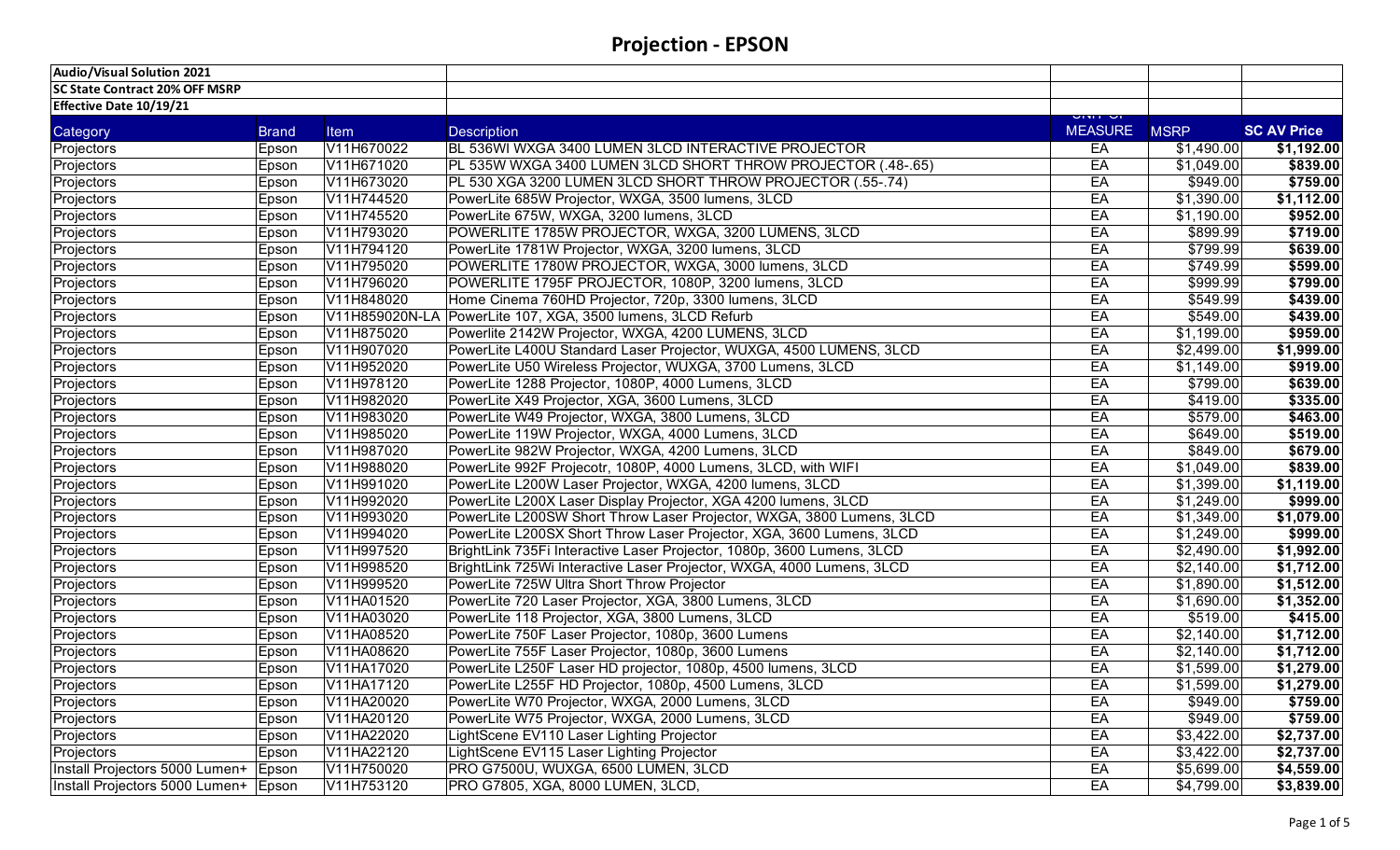| Install Projectors 5000 Lumen+ Epson   |       | V11H820020 | POWERLITE 2065 PROJECTOR, XGA, 5500 lumens, 3LCD                         | EA | \$1,699.00   | \$1,359.00              |
|----------------------------------------|-------|------------|--------------------------------------------------------------------------|----|--------------|-------------------------|
| Install Projectors 5000 Lumen+   Epson |       | V11H832820 | Pro L12000QNL, Native 4K, 12000 Lumens, Laser, 3LCD, No Lens, Black      | EA | \$81,600.00  | \$65,280.00             |
| Install Projectors 5000 Lumen+ Epson   |       | V11H832920 | Pro L12000QNL, Native 4K, 12000 Lumens, Laser, 3LCD, No Lens, White      | EA | \$81,600.00  | \$65,280.00             |
| Install Projectors 5000 Lumen+ Epson   |       | V11H833820 | PRO L20000UNL, WUXGA, 20000 Lumens, LCD, Laser, No Lens, Black           | EA | \$75,800.00  | \$60,640.00             |
| Install Projectors 5000 Lumen+ Epson   |       | V11H833920 | PRO L20002UNL, WUXGA, 20000 Lumens, Laser, 3LCD, No Lens, White          | EA | \$75,800.00  | \$60,640.00             |
| Install Projectors 5000 Lumen+ Epson   |       | V11H871020 | POWERLITE 2250U PROJECTOR, WUXGA,5000 LUMENS, 3LCD                       | EA | \$1,499.00   | \$1,199.00              |
| Install Projectors 5000 Lumen+ Epson   |       | V11H890820 | Pro L1715SNL, SXGA+ (4:3 aspect ratio), 15000 lumens, Laser, NO LENS     | EA | \$15,999.00  | \$12,799.00             |
| Install Projectors 5000 Lumen+ Epson   |       | V11H892820 | Pro L1755UNL, WUXGA, 15000 lumens, 3LCD, Laser, NO LENS, Black           | EA | \$27,700.00  | $\overline{$22,160.00}$ |
| Install Projectors 5000 Lumen+   Epson |       | V11H892920 | PRO L1750UNL, WUXGA, 15000 Lumens, 3LCD, Laser, No Lens, White           | EA | \$27,700.00  | \$22,160.00             |
| Install Projectors 5000 Lumen+ Epson   |       | V11H908020 | PowerLite L500W Standard Laser Projector, WXGA, 5000 LUMENS, 3LCD        | EA | \$1,999.00   | \$1,599.00              |
| Install Projectors 5000 Lumen+ Epson   |       | V11H910820 | PRO L1505UHNL Projector, 12000 lumens, WUXGA, NO LENS, Black             | EA | \$21,699.00  | \$17,359.00             |
| Install Projectors 5000 Lumen+ Epson   |       | V11H910920 | PRO L1500UHNL Projector, 12000 lumens, WUXGA, NO LENS, White             | EA | \$21,699.00  | \$17,359.00             |
| Install Projectors 5000 Lumen+ Epson   |       | V11H919520 | BrightLink Pro 1485FI Interactive Laser Projector, 1080p, 5000 LM, 3LCD  | EA | \$3,390.00   | \$2,712.00              |
| Install Projectors 5000 Lumen+ Epson   |       | V11H921520 | BrightLink Pro 1480FI Laser Projector, 1080p, 5000 LM, 3LCD              | EA | \$3,090.00   | \$2,472.00              |
| Install Projectors 5000 Lumen+ Epson   |       | V11H923520 | PowerLite 800F Laser Projector, 1080p, 5000 Lumens, 3LCD, White          | EA | \$4,853.00   | \$3,882.00              |
| Install Projectors 5000 Lumen+ Epson   |       | V11H923620 | PowerLite 805F Laser Projector, 1080p, 5000 Lumens, 3LCD, Black          | EA | \$4,853.00   | \$3,882.00              |
| Install Projectors 5000 Lumen+ Epson   |       | V11H940920 | Pro L1070UNL, WUXGA, 7000 lumens, Laser, 3LCD, NO LENS, White            | EA | \$8,148.00   | \$6,518.00              |
| Install Projectors 5000 Lumen+ Epson   |       | V11H944820 | Pro L30000UNL, WUXGA, 30000 lumens, laser, 3LCD, NO LENS                 | EA | \$129,543.00 | \$103,634.00            |
| Install Projectors 5000 Lumen+ Epson   |       | V11H944920 | Pro L30002UNL, WUXGA, 30000 lumens, laser, 3LCD, NO LENS                 | EA | \$129,543.00 | \$103,634.00            |
| Install Projectors 5000 Lumen+ Epson   |       | V11H958020 | Pro L1060W, WXGA, 6000 Lumens, Laser, 3LCD, White                        | EA | \$6,741.00   | \$5,392.00              |
| Install Projectors 5000 Lumen+ Epson   |       | V11H958920 | Pro L1060WNL, WXGA, 6000 Lumens, Laser, 3LCD, No Lens, White             | EA | \$6,164.00   | \$4,931.00              |
| Install Projectors 5000 Lumen+ Epson   |       | V11HA16820 | Pro L1495UNL, WUXGA, 9000 Lumens, Laser, 3LCD, No Lens, Black            | EA | \$13,400.00  | \$10,720.00             |
| Install Projectors 5000 Lumen+ Epson   |       | V11HA16920 | Pro L1490UNL, WUXGA, 9000 Lumens, Laser, 3LCD, No Lens, White            | EA | \$13,400.00  | \$10,720.00             |
| Install Projectors 5000 Lumen+ Epson   |       | V11HA25020 | PowerLite L730U Projector, WUXGA, 7000 lumens, 3LCD, WiFi                | EA | \$4,099.00   | \$3,279.00              |
| Install Projectors 5000 Lumen+ Epson   |       | V11HA25120 | PowerLite L735U Projector, WUXGA, 7000 lumens, 3LCD, WiFi                | EA | \$4,099.00   | \$3,279.00              |
| Install Projectors 5000 Lumen+ Epson   |       | V11HA26020 | PowerLite L630U Projector, WUXGA, 6200 lumens, 3LCD, WIFI                | EA | \$3,399.00   | \$2,719.00              |
| Install Projectors 5000 Lumen+ Epson   |       | V11HA29020 | PowerLite L630SU Short Throw Projector, WUXGA, 6000 Lumens, 3LCD, WIFI   | EA | \$4,099.00   | \$3,279.00              |
| Install Projectors 5000 Lumen+ Epson   |       | V11HA30020 | PowerLite L520U Projector, WUXGA, 5200 lumens, 3LCD                      | EA | \$2,499.00   | \$1,999.00              |
| Install Projectors 5000 Lumen+ Epson   |       | V11HA31020 | PowerLite L520W Projector, WXGA, 5200 lumens, 3LCD                       | EA | \$1,999.00   | \$1,599.00              |
| Install Projectors 5000 Lumen+ Epson   |       | V11HA33820 | EB-PU1008B, WUXGA, 8500 lumens, 3LCD NO LENS                             | EA | \$9,900.00   | \$7,920.00              |
| Install Projectors 5000 Lumen+   Epson |       | V11HA33920 | EB-PU1008W, WUXGA, 8500 lumens, 3LCD NO LENS                             | EA | \$9,900.00   | \$7,920.00              |
| Install Projectors 5000 Lumen+ Epson   |       | V11HA34920 | EB-PU1007W, WUXGA, 7000 lumens, 3LCD NO LENS                             | EA | \$7,710.00   | \$6,168.00              |
| Install Projectors 5000 Lumen+ Epson   |       | V11HA35920 | EB-PU1006W, WUXGA, 6000 lumens, 3LCD NO LENS                             | EA | \$6,790.00   | \$5,432.00              |
| Install Projectors 5000 Lumen+   Epson |       | V11HA52820 | EB-PU2010B, WUXGA, 10000 lumens, 3LCD NO LENS                            | EA | \$17,350.00  | \$13,880.00             |
| Install Projectors 5000 Lumen+ Epson   |       | V11HA52920 | EB-PU2010W, WUXGA, 10000 lumens, 3LCD NO LENS                            | EA | \$17,350.00  | \$13,880.00             |
| <b>Document Cameras</b>                | Epson | V12H757020 | DC-13 DOCUMENT CAMERA 1080P USB VGA HDMI 2MP 30FPS 16 X DIGITAL          | EA | \$499.00     | \$399.00                |
| <b>Document Cameras</b>                | Epson | V12H759020 | <b>DC-07 Document Camera</b>                                             | EA | \$199.00     | \$159.00                |
| Lamps                                  | Epson | V13H010L38 | Epson Lamp Module, PowerLite 1700c/1705c/1710c/1715c                     | EA | \$417.00     | \$333.00                |
| Lamps                                  | Epson | V13H010L49 | Lamp Module, HC6100/PC6500/PC7100/PC7500UB/HC8100/HC8345/HC8350/HC8500UB | EA | \$299.99     | \$239.00                |
| Lamps                                  | Epson | V13H010L51 | Replacement Lamp for Powerlite Pro Z8000WUNL                             | EA | \$571.00     | \$456.00                |
| Lamps                                  | Epson | V13H010L52 | Replacement Lamp Bundle (2 Lamps) for PowerLite Pro Z8000WUNL & Z8050WNL | EA | \$120.00     | \$96.00                 |
| Lamps                                  | Epson | V13H010L53 | Replacement Lamp for PowerLite 1830, 1915, and 1925W                     | EA | \$59.00      | \$47.00                 |
| Lamps                                  | Epson | V13H010L54 | Lamp Module for PL S7/S8+/79/W7/W8+/EX31/51/71/HC700/705HD               | EA | \$45.00      | \$36.00                 |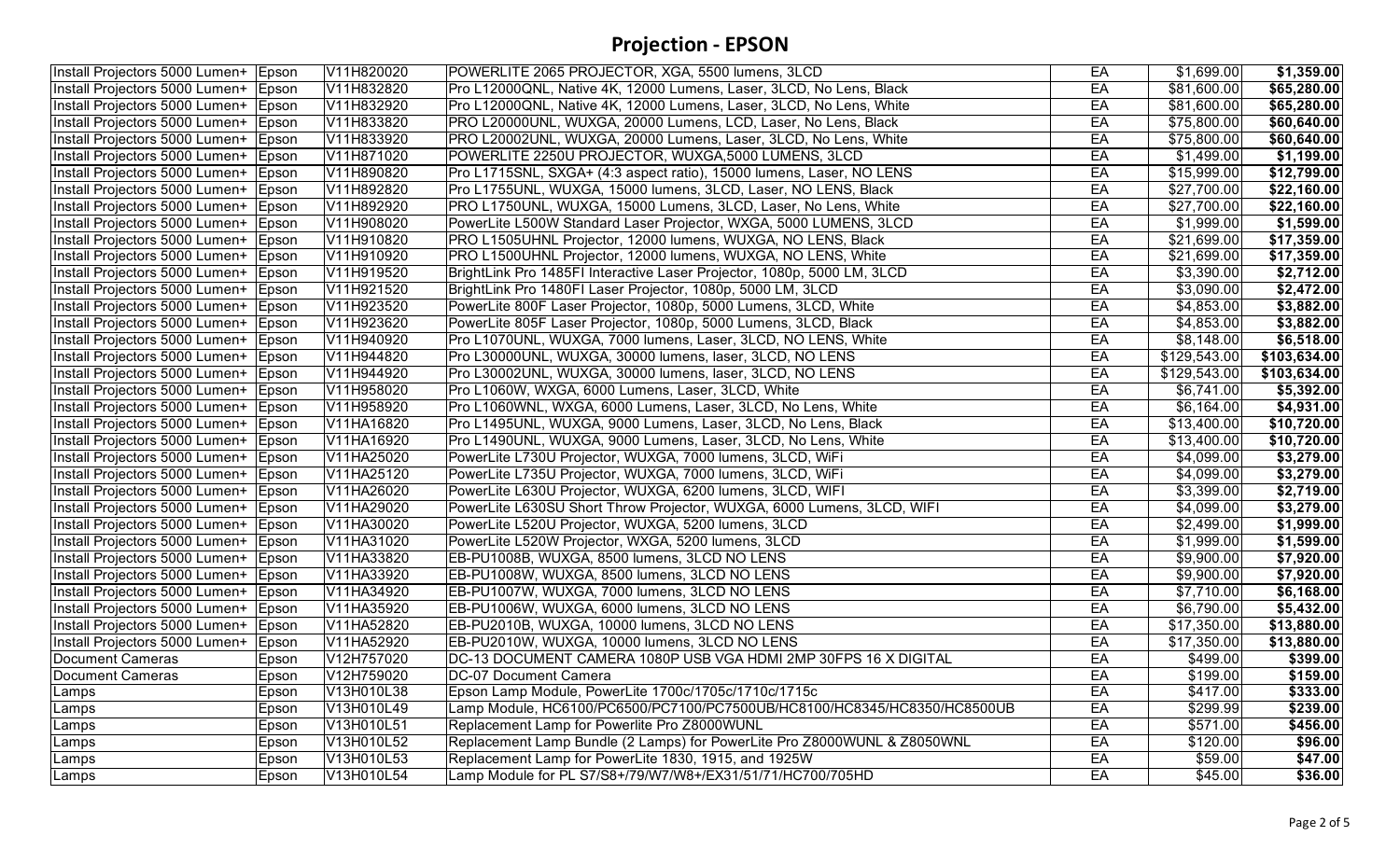| Lamps  | Epson | V13H010L55 | EPSON Replacement Lamp for PowerLite Presenter & MovieMate 60            | EA | \$219.00    | \$175.00    |
|--------|-------|------------|--------------------------------------------------------------------------|----|-------------|-------------|
| Lamps  | Epson | V13H010L58 | EPSON Replacement Lamp for PowerLite S9/1220/1260 and EX2200/3200/5200/  | EA | \$45.00     | \$36.00     |
| Lamps  | Epson | V13H010L60 | Replacement Lamp for Powerlite 92/93/93+/95/96W/905                      | EA | \$179.00    | \$143.00    |
| Lamps  | Epson | V13H010L61 | Replacement Lamp for Powerlite 915W/1835/D6150/BrightLink430i/435i/436Wi | EA | \$175.00    | \$140.00    |
| Lamps  | Epson | V13H010L62 | EPSON Replacement Lamp PowerLite Pro G5450/G5550/PowerLite 4100          | EA | \$604.00    | \$483.00    |
| Lamps  | Epson | V13H010L63 | Replacement Lamp for PowerLite Pro G5950/G5650W/G5750W/4200W/4300        | EA | \$60.00     | \$48.00     |
| Lamps  | Epson | V13H010L64 | Replacement Lamp for PowerLite 935W/1850W/1880/D6155W/6250/VS350W/VS410  | EA | \$252.00    | \$201.00    |
| Lamps  | Epson | V13H010L65 | Replacement Lamp for the PowerLite 1750/1751/1760W/1761W/1770W/1771W     | EA | \$120.00    | \$96.00     |
| Lamps  | Epson | V13H010L67 | Replacement Lamp for PowerLite S11/X12/X15/PL1221/1261W/PLW16/W16SK      | EA | \$230.00    | \$184.00    |
| Lamps  | Epson | V13H010L68 | Replacement Lamp for Home Cinema 3010/3010e                              | EA | \$319.00    | \$255.00    |
| _amps  | Epson | V13H010L69 | Replacement Projector Lamp                                               | EA | \$299.00    | \$239.00    |
| Lamps  | Epson | V13H010L71 | Replacement lamp for Powerlite 470/475W Brightlink 140Wi/475Wi/485Wi     | EA | \$98.00     | \$78.00     |
| Lamps  | Epson | V13H010L72 | Single Replacement Lamp for ProZ8150/8250/8255/8350W/8355W/8450WU/8455WU | EA | \$593.00    | \$474.00    |
| Lamps  | Epson | V13H010L73 | Dual Replacement Lamp for Pro Z8150/8250/8255/8350W/8335W/8450W/8455WU   | EA | \$1,073.00  | \$858.00    |
| Lamps  | Epson | V13H010L75 | Replacement Lamp for PowerLite 1940W/1945W/1950/1955/1960/1965           | EA | \$182.00    | \$145.00    |
| Lamps  | Epson | V13H010L76 | Replacement lamp for Powerlite Pro G6 series                             | EA | \$241.00    | \$192.00    |
| Lamps  | Epson | V13H010L77 | Replacemnet Lamp for PwerLite 4650/4750W/4855WU                          | EA | \$186.00    | \$148.00    |
| Lamps  | Epson | V13H010L78 | Replacement Lamp for PowerLite 97/98/99W/955W/965/S17/W17/X17/EX32/EX20  | EA | \$131.00    | \$104.00    |
| Lamps  | Epson | V13H010L79 | ELPLP79 Replacement Projector Lamp                                       | EA | \$65.00     | \$52.00     |
| Lamps  | Epson | V13H010L80 | <b>ELPLP80 Replacement Projector Lamp</b>                                | EA | \$65.00     | \$52.00     |
| Lamps  | Epson | V13H010L81 | Replacement Lamp (Single) for Pro Z9000-Z11000 Series                    | EA | \$604.00    | \$483.00    |
| _amps  | Epson | V13H010L82 | Replacement Lamp (Dual) for Pro Z9000-Z11000 Series                      | EA | \$1,077.00  | \$861.00    |
| Lamps  | Epson | V13H010L85 | Lamp Unit Powerlite Cinema 3510                                          | EA | \$299.00    | \$239.00    |
| Lamps  | Epson | V13H010L87 | Replacement Lamp for BrightLink 520/530 Series                           | EA | \$65.00     | \$52.00     |
| Lamps  | Epson | V13H010L88 | Replacement Lamp for PowerLite S27/X27/W29/97H/98H/99WH/955WH/965H       | EA | \$98.00     | \$78.00     |
| Lamps  | Epson | V13H010L89 | Replacement Lamp for HC 5035/5040UBe/PC4040/6040                         | EA | \$330.00    | \$264.00    |
| Lamps  | Epson | V13H010L90 | EPSON REPLACEMENT LAMP FOR POWERLITE 675W                                | EA | \$65.00     | \$52.00     |
| Lamps  | Epson | V13H010L91 | EPSON REPLACEMENT LAMP FOR POWERLITE 680/685 AND BRIGHTLINK 685/695      | EA | \$65.00     | \$52.00     |
| Lamps  | Epson | V13H010L92 | EPSON REPLACEMENT LAMP FOR BRIGHTLINK 696/698                            | EA | \$65.00     | \$52.00     |
| Lamps  | Epson | V13H010L93 | Replacement Lamp for PRO G7000 Series                                    | EA | \$241.00    | \$192.00    |
| Lamps  | Epson | V13H010L94 | Replacement Lamp for PowerLite 1795F Projector                           | EA | \$131.00    | \$104.00    |
| Lamps  | Epson | V13H010L95 | Replacement Lamp for PL-5000 and 2000 Projectors                         | EA | \$131.00    | \$104.00    |
| Lamps  | Epson | V13H010L96 | Replcement Lamp: PL1266, PL1286, VS250, VS350, VS355, EX3260, 5260,      | EA | \$59.00     | \$47.00     |
| _amps  | Epson | V13H010L97 | <b>EPSON Replacement Lamp for PowerLite U50</b>                          | EA | \$59.00     | \$47.00     |
| Lenses | Epson | V12H004L08 | ELPLL08 Long Zoom Lens (7.21-10.11:1 up to 9k/5.27-7.41:1 9k-20k lumen)  | EA | \$3,189.00  | \$2,551.00  |
| Lenses | Epson | V12H004L09 | ELPLL09 Long Zoom Lens For Pro L25000U (4.79-7.20)                       | EA | \$8,557.00  | \$6,845.00  |
| Lenses | Epson | V12H004L0A | ELPLL10 Long Zoom Lens For Pro L25000U (6.73-10.45)                      | EA | \$12,924.00 | \$10,339.00 |
| Lenses | Epson | V12H004M08 | ELPLM08 Middle Zoom Lens (1.44-2.32:1) for up to 8500 lumen models       | EA | \$370.00    | \$296.00    |
| Lenses | Epson | V12H004M0A | ELPLM10 Middle Zoom Lens (3.32-5.06:1 up to 9k/2.42-3.71:1 9k-20k lumen) | EA | \$2,089.00  | \$1,671.00  |
| Lenses | Epson | V12H004M0B | ELPLM11 Middle Zoom Lens (4.85-7.38:1 up to 9k/3.54-5.41:1 9k-20k lumen) | EA | \$2,089.00  | \$1,671.00  |
| Lenses | Epson |            | V12H004M0BRBX *Rebox* - MIDDLE LENS #4 (4.85-7.38) G7000/PRO L1000       | EA | \$1,899.00  | \$1,519.00  |
| Lenses | Epson | V12H004M0F | ELPLM15 Middle Zoom Lens (2.16-3.48:1 up to 9k/1.57-2.56:1 9k-20k lumen) | EA | \$1,539.00  | \$1,231.00  |
| Lenses | Epson | V12H004U02 | ELPLU02 SHORT THROW LENSE (.64-.77) FOR PRO Z SERIES                     | EA | \$5,499.00  | \$4,399.00  |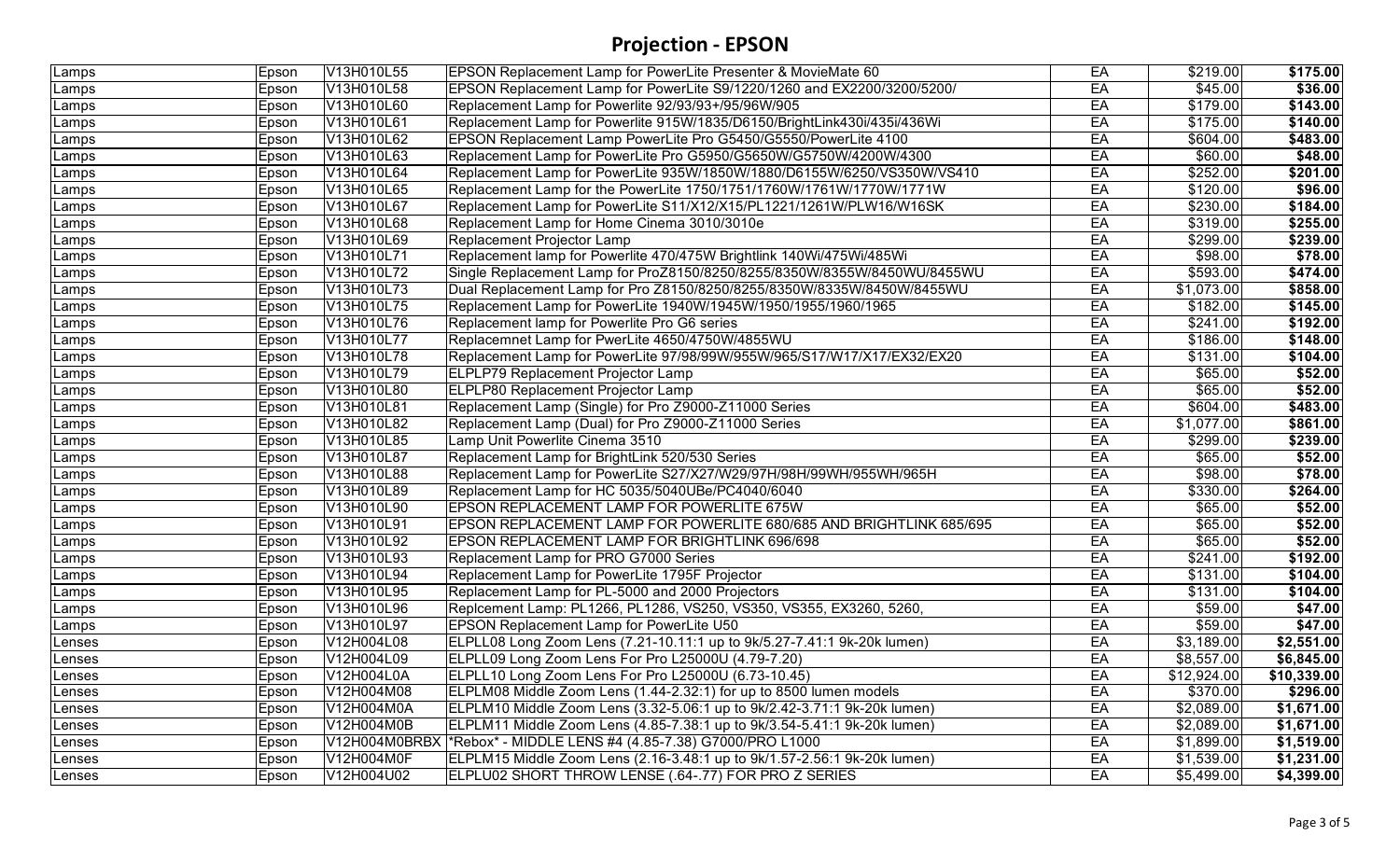| Lenses                   | Epson | V12H004U04          | ELPLU04 Short Zoom Lens (0.87-1.05:1 up to 9k/0.64-0.77:1 9k-20k lumen)  | EA | \$3,299.00  | \$2,639.00  |
|--------------------------|-------|---------------------|--------------------------------------------------------------------------|----|-------------|-------------|
| Lenses                   | Epson | V12H004U05          | ELPLU05 Short Zoom Lens For Pro L25000U (0.91-1.09)                      | EA | \$12,924.00 | \$10,339.00 |
| Lenses                   | Epson | V12H004UA3          | ELPLU03S Short Zoom Lens (0.65-0.78:1 up to 9k/0.48-0.57:1 9k-20k lumen) | EA | \$3,519.00  | \$2,815.00  |
| Lenses                   | Epson | V12H004W05          | ELPLW05 Wide Zoom Lens (1.04-1.46:1 up to 9k/0.77-1.07:1 9k-20k lumen)   | EA | \$2,089.00  | \$1,671.00  |
| Lenses                   | Epson | V12H004W06          | ELPLW06 Wide Zoom Lens (1.62-2.22:1 up to 9k/1.19-1.62:1 9k-20k lumen)   | EA | \$3,189.00  | \$2,551.00  |
| Lenses                   | Epson | V12H004W08          | ELPLW08 Wide Zoom Lens (0.86-1.21:1) for 9k-20k lumen models             | EA | \$11,219.00 | \$8,975.00  |
| Lenses                   | Epson | V12H004X02          | ELPLX02 Ultra Short Throw Lens .35:1 for 9k-20k Lumen Projectors - Black | EA | \$15,399.00 | \$12,319.00 |
| Lenses                   | Epson | V12H004X03          | ELPLX03 - Ultra Short Throw Lens                                         | EA | \$29,768.00 | \$23,814.00 |
| Lenses                   | Epson | V12H004X0A          | ELPLX01S UST Lens 0.35:1 for up to 9k Lumen Projectors - Black           | EA | \$7,499.00  | \$5,999.00  |
| Lenses                   | Epson | V12H004X0B          | <b>ELPLX02S - Ultra Short Throw Lens</b>                                 | EA | \$13,999.00 | \$11,199.00 |
| Lenses                   | Epson | V12H004Y0A          | ELPLX01WS UST Lens 0.35:1 for up to 9k Lumen Projectors - White          | EA | \$7,499.00  | \$5,999.00  |
| Lenses                   | Epson | V12H004Y0B          | ELPLX02WS UST Lens 0.35:1 for up to 9k Lumen Projectors - White          | EA | \$13,999.00 | \$11,199.00 |
| Screens                  | Epson | ELPSC80             | Duet Portable Projector Sceen                                            | EA | \$149.99    | \$119.00    |
| Screens                  | Epson | V12H002S3Y          | EPSON ES3000 Ultraportable Projector Screen                              | EA | \$249.99    | \$199.00    |
| Screens                  | Epson | V12H002S4Y          | Epson ES1000 Ultraportable Tabletop Screen                               | EA | \$99.99     | \$79.00     |
| <b>Screens</b>           | Epson | V12H006A01          | EPSON Da-Lite 100" Idea Screen for BrightLink 735Fi/1480Fi/1485Fi        | EA | \$1,449.00  | \$1,159.00  |
| Screens                  | Epson | V12H831001          | Epson Da-Lite 100" IDEA Screen Whiteboard/Compatible w/PL 600 series     | EA | \$1,299.00  | \$1,039.00  |
| Projector Cases & Bags   | Epson | V12H001K65          | SOFT CARRYING CASE FOR PL1940W PL1945W PL1950W                           | EA | \$39.00     | \$31.00     |
| Projector Cases & Bags   | Epson | V12H001K66          | SOFT CARRYING CASE FOR BL 436W                                           | EA | \$30.00     | \$24.00     |
| Projector Cases & Bags   | Epson | V12H001K67          | SOFT CARRYING CASE FOR PL97/98/99W/965/S17/W17/X17                       | EA | \$30.00     | \$24.00     |
| Projector Cases & Bags   | Epson | V12H001K68          | SOFT CARRYING CASE FOR PL1975W/1980WU/1985WU                             | EA | \$39.99     | \$31.00     |
| Projector Cases & Bags   | Epson | V12H001K69          | Soft Travel Case for VS projector series                                 | EA | \$25.00     | \$20.00     |
| Projector Cases & Bags   | Epson | V12H001K70          | Soft Travel Case for VS projector series                                 | EA | \$25.00     | \$20.00     |
| <b>Projector Filters</b> | Epson | V13H134A21          | REPLACEMENT AIR FILTER FOR HC6100/PC6500UB/PC7100/PC7500UB/HC8100/HC8345 | EA | \$29.99     | \$23.00     |
| <b>Projector Filters</b> | Epson | V13H134A23          | REPLACEMENT AIR FILTER FOR PRO Z8000WUNL/Z8050WNL                        | EA | \$105.00    | \$84.00     |
| <b>Projector Filters</b> | Epson | V13H134A24          | REPLACEMENT AIR FILTER FOR PL 1830/1915/1925W                            | EA | \$40.00     | \$32.00     |
| <b>Projector Filters</b> | Epson | V13H134A35          | Air Filter for PowerLite 1850W/1880/ VS350W/410                          | EA | \$17.00     | \$13.00     |
| <b>Projector Filters</b> | Epson | V13H134A40          | REPLACEMENT AIR FILTER FOR PL 470/BL1410Wi/475Wi/485Wi                   | EA | \$21.00     | \$16.00     |
| <b>Projector Filters</b> | Epson | V13H134A41          | REPLACEMENT AIR FILTER FOR PL1940/1945W/1950/1955/1960/1965/1975W/1980WU | EA | \$40.00     | \$32.00     |
| Projector Filters        | Epson | V13H134A43          | REPLACEMENT AIR FILTER FOR PRO G6000 SERIES                              | EA | \$43.00     | \$34.00     |
| <b>Projector Filters</b> | Epson | V13H134A45          | REPLACEMENT AIR FILTER FOR PL 4650/4750W/4855WU                          | EA | \$44.00     | \$35.00     |
| <b>Projector Filters</b> | Epson | V13H134A46          | REPLACEMENT AIR FILTER FOR PRO Z SERIES                                  | EA | \$105.00    | \$84.00     |
| <b>Projector Filters</b> | Epson | V13H134A47          | REPLACEMENT AIR FILTER FOR PL/BL 520/530 SERIES                          | EA | \$17.00     | \$13.00     |
| <b>Projector Filters</b> | Epson | V13H134A49          | EPSON REPLACEMENT AIR FILTER FOR BRIGHTLINK 6XX SERIES                   | EA | \$15.00     | \$12.00     |
| <b>Projector Filters</b> | Epson | V13H134A51          | REPLACEMENT AIR FILTER FOR PRO L1000 SERIES                              | EA | \$76.00     | \$60.00     |
| <b>Projector Filters</b> | Epson | V13H134A52          | <b>Replacement Air Filter</b>                                            | EA | \$275.00    | \$220.00    |
| <b>Projector Filters</b> | Epson | V13H134A53          | Air Filter for PL-1795F                                                  | EA | \$17.00     | \$13.00     |
| <b>Projector Filters</b> | Epson | V13H134A55          | Air Filter for the HC 2150                                               | EA | \$15.00     | \$12.00     |
| <b>Projector Filters</b> | Epson | V13H134A56          | Replacement Air Filter for PowerLite L Series Projectors                 | EA | \$54.00     | \$43.00     |
| <b>Projector Filters</b> | Epson | V13H134A60          | <b>Replacement Air Filter</b>                                            | EA | \$17.00     | \$13.00     |
| Accessories              | Epson | ELPCK01             | On-Wall Cable Management Kit, PL450W/450Wi/460                           | EA | \$99.99     | \$79.00     |
| Accessories              | Epson | ELPSP <sub>10</sub> | PixiePlus Projector Controller                                           | EA | \$299.00    | \$239.00    |
| Accessories              | Epson | ELPSP <sub>12</sub> | Programming Wand (PXE-PGM-Tool)                                          | EA | \$179.00    | \$143.00    |
|                          |       |                     |                                                                          |    |             |             |